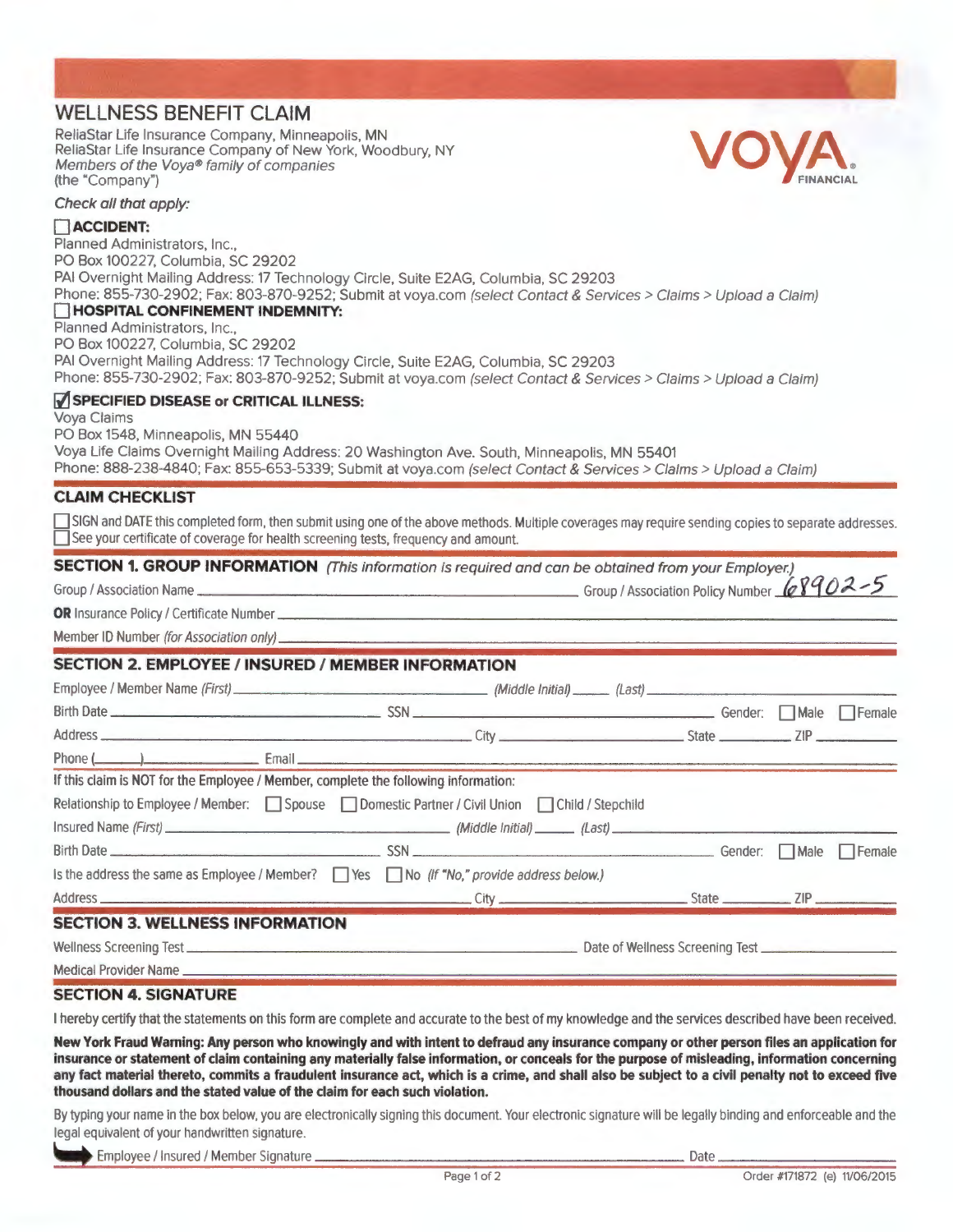## **FRAUD WARNINGS**

**Alabama, Alaska, Arkansas, Delaware, Idaho, Indiana, Louisiana, Maine, Minnesota, Ohio, Oklahoma, Rhode Island, Tennessee, Texas, Washington, West Virginia:** Any person who, knowingly with intent to defraud any insurance company or other person files a statement of claim containing any materially false information or conceals, for the purpose of misleading, information concerning any fact material thereto commits a fraudulent insurance act, which is a crime. and may subject such person to criminal and civil penalties, and denial of insurance benefits.

**Arizona:** For your protection Arizona Law requires the following statement to appear on this form. Any person who knowingly presents a false or fraudulent claim for payment of a loss is subject to criminal and civil penalties.

**California:** For your protection, California law requires the following to appear on this form. Any person who knowingly presents false or fraudulent claim for the payment of a loss is guilty of a crime and may be subject to fines and confinement in state prison.

**Colorado:** It is unlawful to knowingly provide false, incomplete, or misleading facts or information to an insurance company for the purpose of defrauding or attempting to defraud the company. Penalties may include imprisonment, fines, denial of insurance, and civil damages. Any insurance company or agent of an insurance company who knowingly provides false, incomplete, or misleading facts or information to a policyholder or claimant for the purpose of defrauding or attempting to defraud the policyholder or claimant with regard to a settlement or award payable from insurance proceeds shall be reported to the Colorado Division of Insurance within the Department of Regulatory Agencies.

**District of Columbia:** WARNING: It is a crime to provide false or misleading information to an insurer for the purpose of defrauding the insurer or any other person. Penalties include imprisonment and/or fines . In addition, an insurer may deny insurance benefits iffalse information materially related to a claim was provided by the applicant.

Florida: Any person who knowingly and with intent to injure, defraud, or deceive any insurer files a statement of claim or an application containing any false, incomplete, or misleading information is guilty of a felony of the third degree.

Kentucky: Any person who knowingly and with intent to defraud any insurance company or other person files an application for insurance or statement of claim containing any materially false information or conceals, for the purpose of misleading, information concerning any fact material thereto commits a fraudulent insurance act, which is a crime.

**Maryland:** Any person who knowingly or willfully presents a false or fraudulent claim for payment of a loss or benefit or who knowingly or willfully presents false information in an application for insurance is guilty of a crime and may be subject to fines and confinement in prison.

**New Hampshire:** Any person who, with a purpose to injure, defraud, or deceive any insurance company, files a statement of claim containing any false, incomplete or misleading information is subject to prosecution and punishment for insurance fraud. as provided in RSA 638:20.

New Mexico: Any person who knowingly presents a false or fraudulent claim for payment of a loss or benefit or knowingly presents false information in an application for insurance is guilty of a crime and may be subject to civil fines and criminal penalties.

**New Jersey:** Any person who knowingly files a statement of claim containing any false or misleading information is subject to criminal and civil penalties.

Pennsylvania: Any person who knowingly and with intent to defraud any insurance company or other person files an application for insurance or statement of claim containing any materially false information or conceals for the purpose of misleading, information concerning any fact material thereto commits a fraudulent insurance act. which is a crime and subjects such person to criminal and civil penalties.

Puerto Rico: Any person who, knowingly and with the intent to defraud, presents false information in an insurance request form, or who presents, helps or has presented a fraudulent claim for the payment of a loss or other benefit, or presents more than one claim for the same damage or loss, will incur a felony, and upon conviction will be penalized for each violation with a fine no less than five thousand (5,000) dollars nor more than ten thousand (10,000) dollars, or imprisonment for a fixed term of three (3) years, or both penalties. If aggravated circumstances prevail, the fixed established imprisonment may be increased to a maximum of five (5) years; if attenuating circumstances prevail, it may be reduced to a minimum of two (2) years.